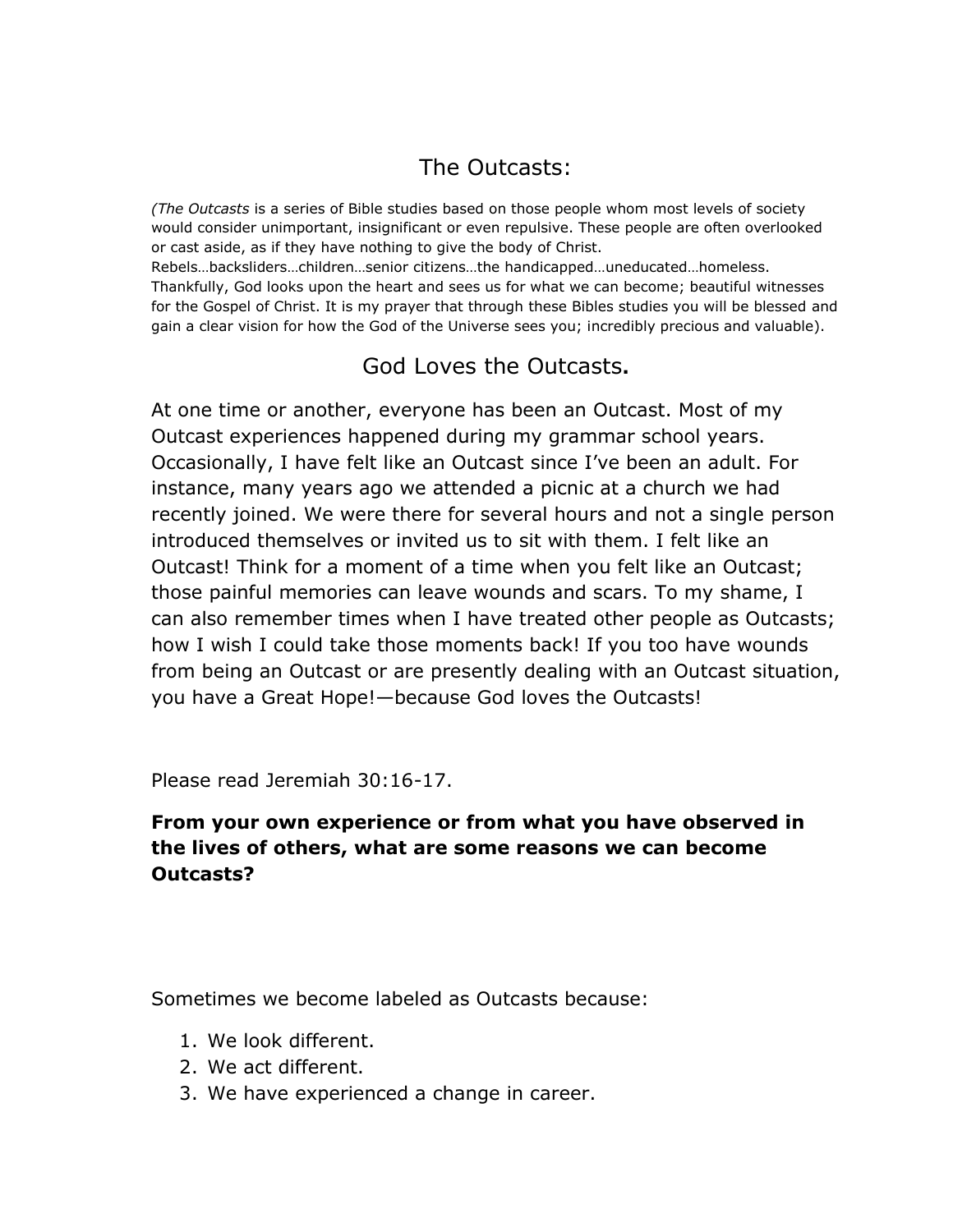- 4. We have experienced an economic setback.
- 5. We have sin issues.
- 6. We have different customs and traditions.
- 7. We have health issues.
- 8. We practice a different religion.
- 9. We have experienced a change in marital status.
- 10. We have reached a certain age.

In general, we can become an outcast due to sinful choices… *or* Godly choices; perhaps God has called you to make radical changes in your life and those changes cause others to shun you. We may suddenly lose our savings or job and find we are no longer "fit in" with our usual group of friends. Possibly, due to an unexpected health challenge we may find ourselves alone. There are many other reasons why a person may become an Outcast.

### **Please write any other circumstances you can think of or have experienced in which one may become an Outcast.**

The word *Outcast* in the original language is *nadach* which means "to impel, to thrust away, to banish, to drive away, a wife who has been set aside by her husband, to be chased or hunted, *one who is non-existent, a neglected one* (emphasis mine). *One who is non-existent* is particularly painful; it's terrible to be deliberately ignored.

#### **How can an Outcast be** *driven away***?**

An Outcast can be driven away by words, by silence, or by force. While our words and actions can be powerful weapons used to drive others away, our *silences* can be very effective (and hurtful) as well.

## **According to verse 16, what two things do our enemies seek to do to us when they treat us as an Outcast?**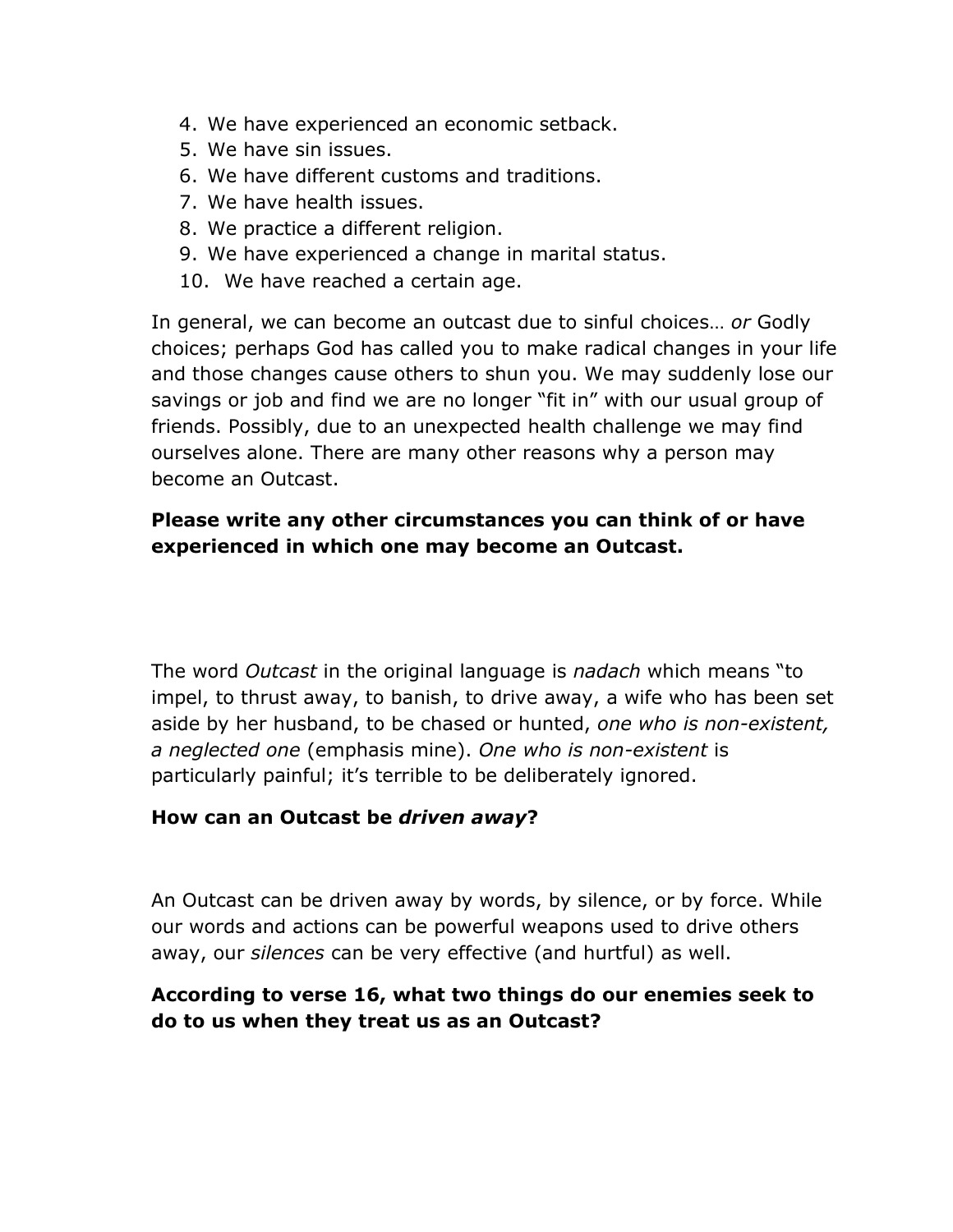They seek to *devour* and *plunder* the Outcasts. *Plunder* means to steal something from someone. John 10:10 states that the Enemy's main mission in life is to kill, steal and destroy. If Satan can convince us to believe that we are Outcasts, undeserving of blessing or favor, we will be easy targets for plundering.

#### **What will our enemies try to** *steal* **from us?**

They will try to steal what God has given us: dignity, gifts, grace, hope, our calling, our testimony, our ministry and the "abundant life."

#### **Why does Satan want to steal these things?**

There are many reasons why Satan seeks to steal from us, but the most important reason is so we will become ineffective for the Kingdom of God. If Satan can convince us that we are Outcasts with nothing to offer, we will cease to be a threat to him and his evil plans.

#### **Who are our enemies?**

Satan and his demons are our enemies. In some instances, unbelievers and other believers can become our enemies as well. The Hebrew word for *enemies* is *tsar* which means "narrow, tight, distress, a foe or oppressor, a hard pebble or flint." From these definitions we can infer that:

- Our enemies want to put us in a box; they want to trap us into thinking that we will never be able to accomplish anything for God.
- The Enemy of our soul wants us to think small, pray small, believe small, live small and stay small.
- Our enemies also want us to believe that what they say about us is truth; their words are as sharp as flint and sting as the blow from a stone. If we choose to listen to what our enemies say, we will never fulfill God's will for our lives.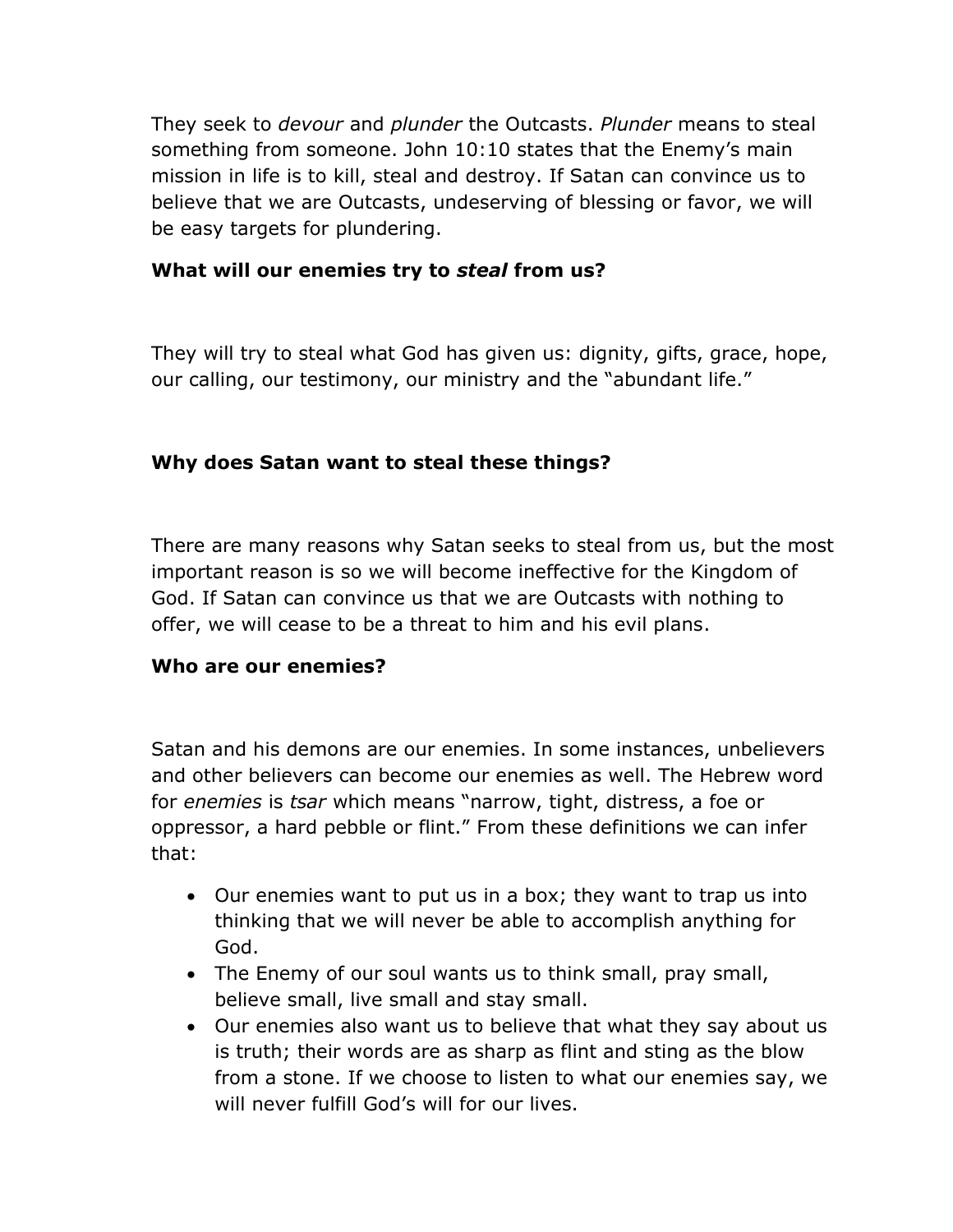We have a choice to make then; we can either listen to the voice of the Enemy who speaks lies or we can listen to the voice of God who speaks truth.

#### **How can you turn off the voice of the Enemy?**

When he comes to you with his hurtful attacks, shut him down with scripture! If Satan tempts you to believe that you are too stupid to be used by God state out loud, "God"s Word says that "He will give wisdom, liberally and without reproach' to anyone who asks." Counter the attacks of Satan with the Word of God.

#### **Ultimately, what shall happen to our enemies (verse 16)?**

## **While Satan and his cronies seek to steal from the Outcasts, what does God seek to do (verse 17)?**



prolong, to make sound, "the new flesh that grows at the wounded spot." Recently my nephew, Jesse, as many of you may know, was burned in a terrible accident. As part of the healing process, Jesse endured several excruciating debriding baths. The doctors told my sister and her husband that the pain was a good sign…it signified that the tissue was still living. The doctors also wrapped his burned legs and arm in special silver colloidal bandages. On the day that he was scheduled to have skin graft surgery, the doctors removed the bandages to discover that skin grafts were no longer necessary as "new flesh was growing in the wounded spot"! If Jesse had decided not to go to the hospital for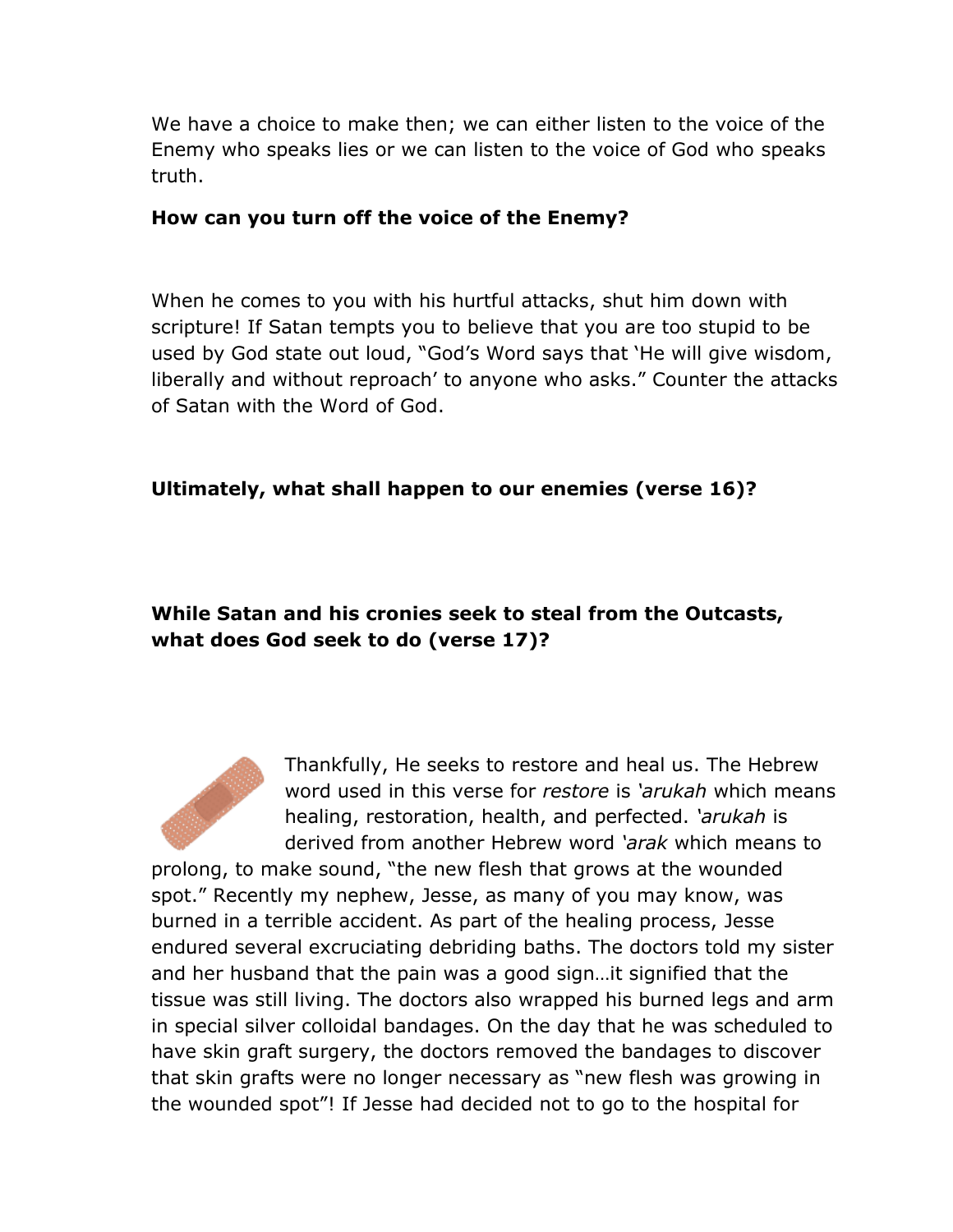treatment, his outcome would have been very different; he most likely would have developed a life-threatening infection. We have the same choice to make concerning our wounds. We can either choose to hide them and try to tend to them ourselves, threatening our health or we can surrender them to God; He promises to heal our wounds so they will no longer have the power to hurt us.

The original word used for *wounds* in this text can imply the worst kind of wounding such as "slay, slaughter, scourging, beating, blows, stripes, plague, disease, destroy, ravage, punish, and judgment."

**Please go back and circle the parts of the definition for** *wounds* **that mean the most to you.**

#### **Please comment on why these definitions are meaningful.**

Perhaps you"ve been horribly hurt by the actions or words of another or perhaps you"ve been horribly hurt by your own mistakes, God wants you to know that He is waiting to heal your wounds no matter how severe or how deep or how old the wounds. He promises that He will heal you if you will bring your wounds to Him.

Sometimes a person is healed very quickly; I have heard testimonies of people being healed instantly from drug and alcohol addictions at the moment of salvation. Other people are healed over time; my son Scottie's broken collar bone took months to heal. In either case, God wants us to use our healing as an occasion to bring Him glory!

#### **Name one experience or issue that you want God to heal.**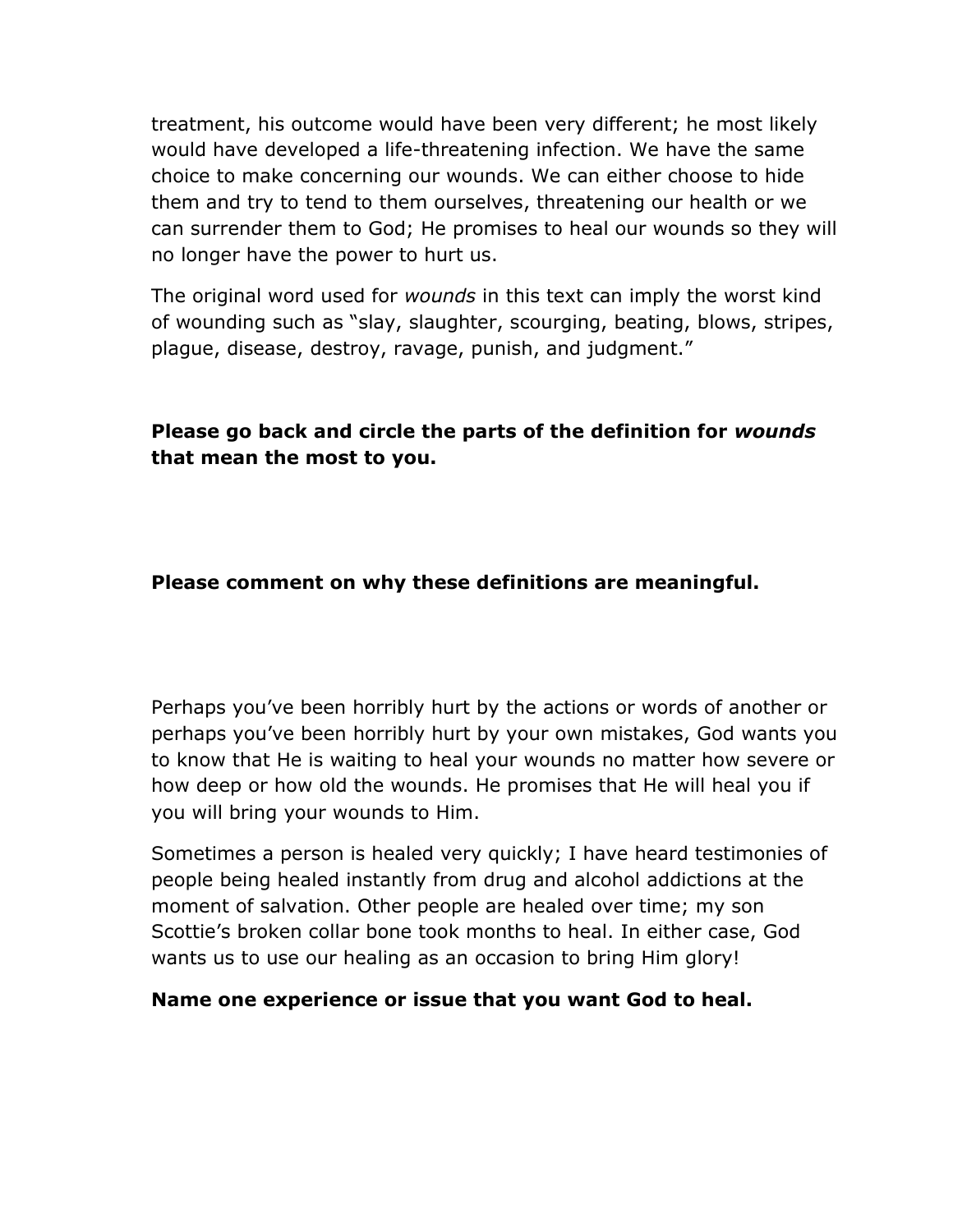Healing requires work! It can also be painful and require patience, as Jesse and Scottie experienced. Ask God to give you the energy, endurance and grace you need to be healed.

#### **Please write the last half of verse 17 in the space provided.**

The NKJV states, "…because they called you an Outcast saying; "this is Zion; no one seeks after her.' " In essence, the phrase "no one seeks after her" means "no one cares enough to see how someone is doing." That is never true of *you*; while it may seem that no one cares about you, your Heavenly Father loves you intensely and is constantly watching over you. He never sleeps or slumbers! He is continually available to you through prayer, through His Holy Word and through fellowship with the Body of Christ.

In closing, if you find yourself wearing the garments of an Outcast at this point in your life what should you do?

- 1. **Pray**. Ask God to give you His wisdom and to guide you through this tough time. Ask Him in particular to guard your mind from the lies of the enemy.
- 2. **Seek God.** Pour yourself into His Word…join a Bible study class…listen to sound Biblical teaching on the radio. Turn off the TV and spend extra time in His Word. Ask Him to give you a special verse from His Word to encourage you during this season.
- 3. **Pray for Godly friends.** Ask God to bring someone to you who will be an encouragement. God's Word promises that a friend is born in a time of need.
- 4. **Let God be your defense.** You do not need to defend yourself. Let God take care of your enemies while you keep your focus on Him.
- 5. **Seek His healing and restoration.** As we learned from verse 17, God is waiting to heal you—your healing can begin today!